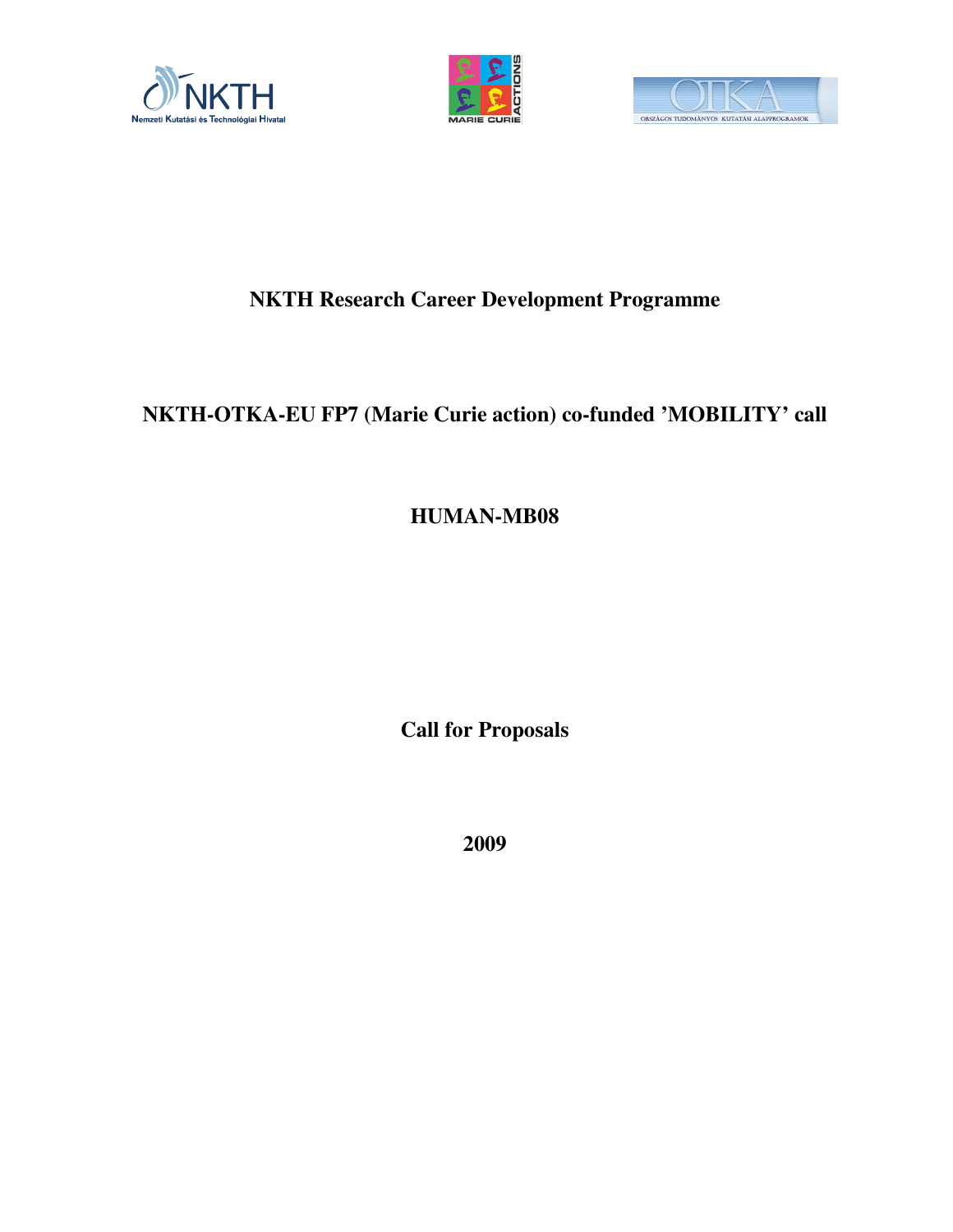





## **CALL FOR PROPOSALS**

## **NKTH-OTKA-EU FP7 (Marie Curie action) co-funded 'MOBILITY' call**

## **HUMAN-MB08**

For the period between 2008 and 2010, the National Office for Research and Technology (NKTH) wishes to create a complex Research Career Development Programme to develop human resources in the R&D sector. Under the above, on behalf of the minister without portfolio responsible for R&D, NKTH and the Hungarian Scientific Research Fund (OTKA) publishes a call for proposals titled "MOBILITY" for the period between 2008 and 2010 to support the international mobility of researchers in order to promote research careers (call acronym: HUMAN-MB08).

## **Objectives**

The aims of the MOBILITY Call, co-financed by NKTH-OTKA-EU 7th Framework Programme (Marie Curie actions), include promoting the scientific careers of experienced researchers with PhD degree or at least 4 years of full-time employment as researchers by supporting their mobility and gaining international experience, as well as promoting the Hungarian exploitation of experience acquired in third countries by supporting researchers returning to Hungary.

**Between 2008 and 2010**, the call shall be published **under three priorities** - i.e. outgoing mobility, incoming mobility and reintegration - for researchers carrying out **basic, industrial or applied research in the fields of technical-, natural-, life- and social sciences**. As to which of the three priorities are open may change annually.

**All three thematic priorities are open for applications in the above scientific fields in 2009**.

## **Source and Budget of Funding**

Source of funding: the Research and Technology Innovation Fund, co-funding provided under FP7 by the European Commission (EU co-funding of regional, national and trans-national programmes – COFUND), and the funding allocation for the Hungarian Scientific Research Fund.

The earmarked budget for the Mobility call between 2008 and 2010 shall be HUF 3 billion, out of which HUF 300 million shall be provided by the budget of OTKA.

## **The expected number of funded projects per annum, by priority:**A./ 18-20

B./ 10-14

 $C./$  8-10

## **Eligible Applicants**

#### **A./ Outgoing mobility (HUMAN-MB08-A)**

Researchers with **Hungarian nationality**, **with PhD degree or at least 4 years of full-time employment as researchers** at the time of application shall be eligible, who wish to enhance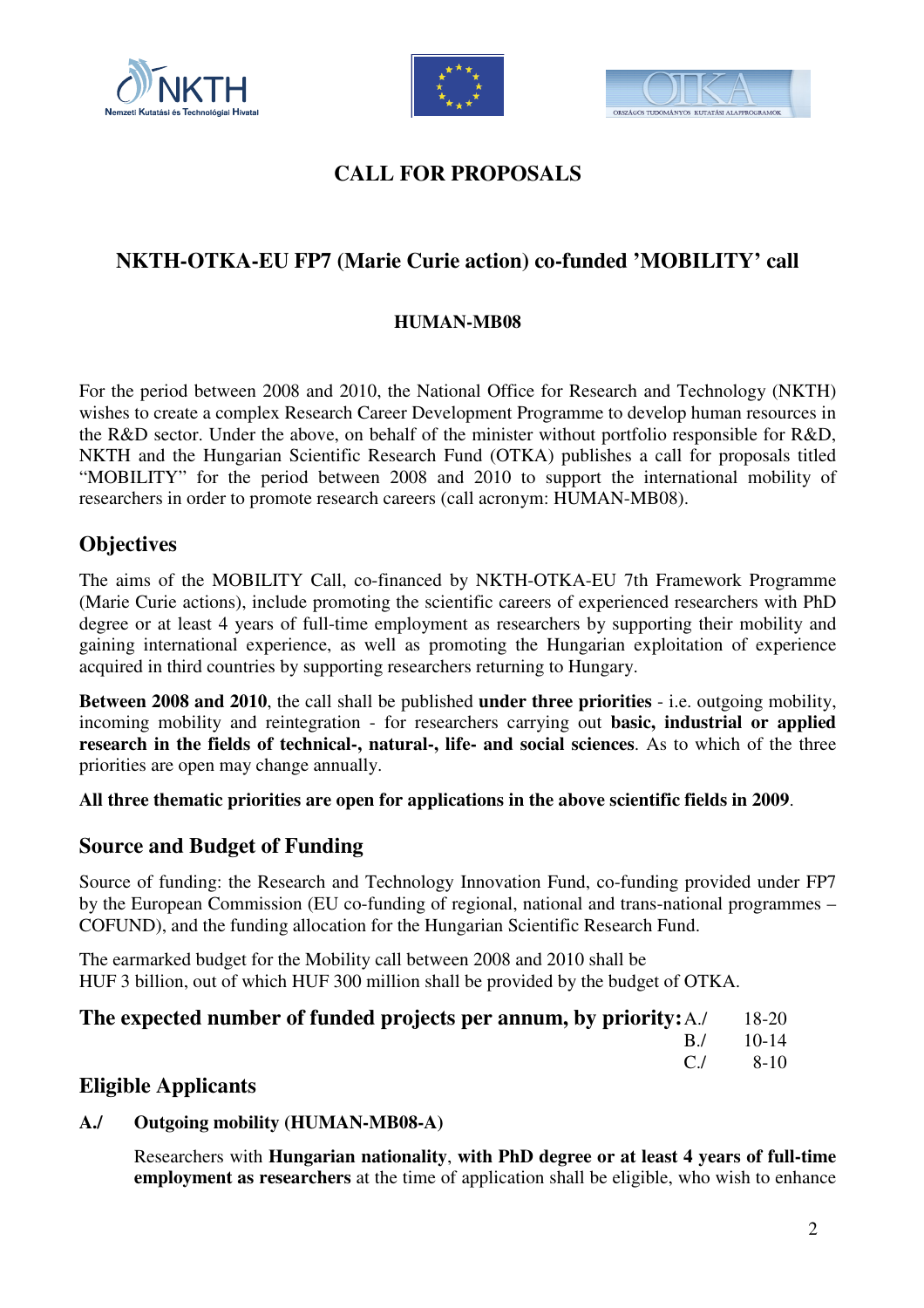





their professional knowledge via realizing a research project at a **prominent international research** unit. Reintegration phase may also be funded for a maximum period of 1 year, but the total funding period may not exceed 2 years.

#### **B./ Incoming mobility (HUMAN-MB08-B)**

**Researchers with non-Hungarian nationality** (nationals of EU members, associated countries or third countries), **with PhD degree or at least four years of full-time employment as researchers** at the time of application shall be eligible, who wish to enhance their professional experience via realizing a research project **at an internationally renowned Hungarian research unit**.

#### **C./ Reintegration (HUMAN-MB08-C)**

**Researchers with the nationality of EU members or associated countries, with PhD degree or at least four years of full-time employment as researchers at the time of application may receive funding for creating a research unit in Hungary, who have carried out research activities in a third country outside Europe for at least 36 months prior to application.** Applications may be **submitted for a maximum of 1 year following the return of the applying researcher from a third country**.

Form of funding: final grant disbursed to the beneficiary with no repayment obligation ("grant").

## **Minimum and maximum duration of funding, by thematic priority:**

| A./ Outgoing mobility                                            | min. 1 year - max 2 years  |
|------------------------------------------------------------------|----------------------------|
| (Including the possible reintegration period of the researcher.) |                            |
| B./ Incoming mobility                                            | min. 1 year - max 2 years  |
| C./ Reintegration                                                | min. 2 years - max 3 years |

**Funding Intensity:** The funding does not qualify as state aid, there is no need to provide own resources for the projects.

## **Minimum and maximum amount of funding per annum, by proposal and by priority:**

| A./ Outgoing mobility | min. 10 - max. 15 million HUF/ annum |
|-----------------------|--------------------------------------|
| B./ Incoming mobility | min. 10 - max. 12 million HUF/ annum |
| C./ Reintegration     | $min.12 - max.30$ million HUF/annum  |

#### **Place, process and deadline for proposal submission**

Proposals shall be submitted in English.

**The call is open for continuous submission from its publication until its budget is exhausted, but no later than 1st October 2010. We reserve the right to amend and annually update the call.**

Proposals shall be evaluated twice in 2009.